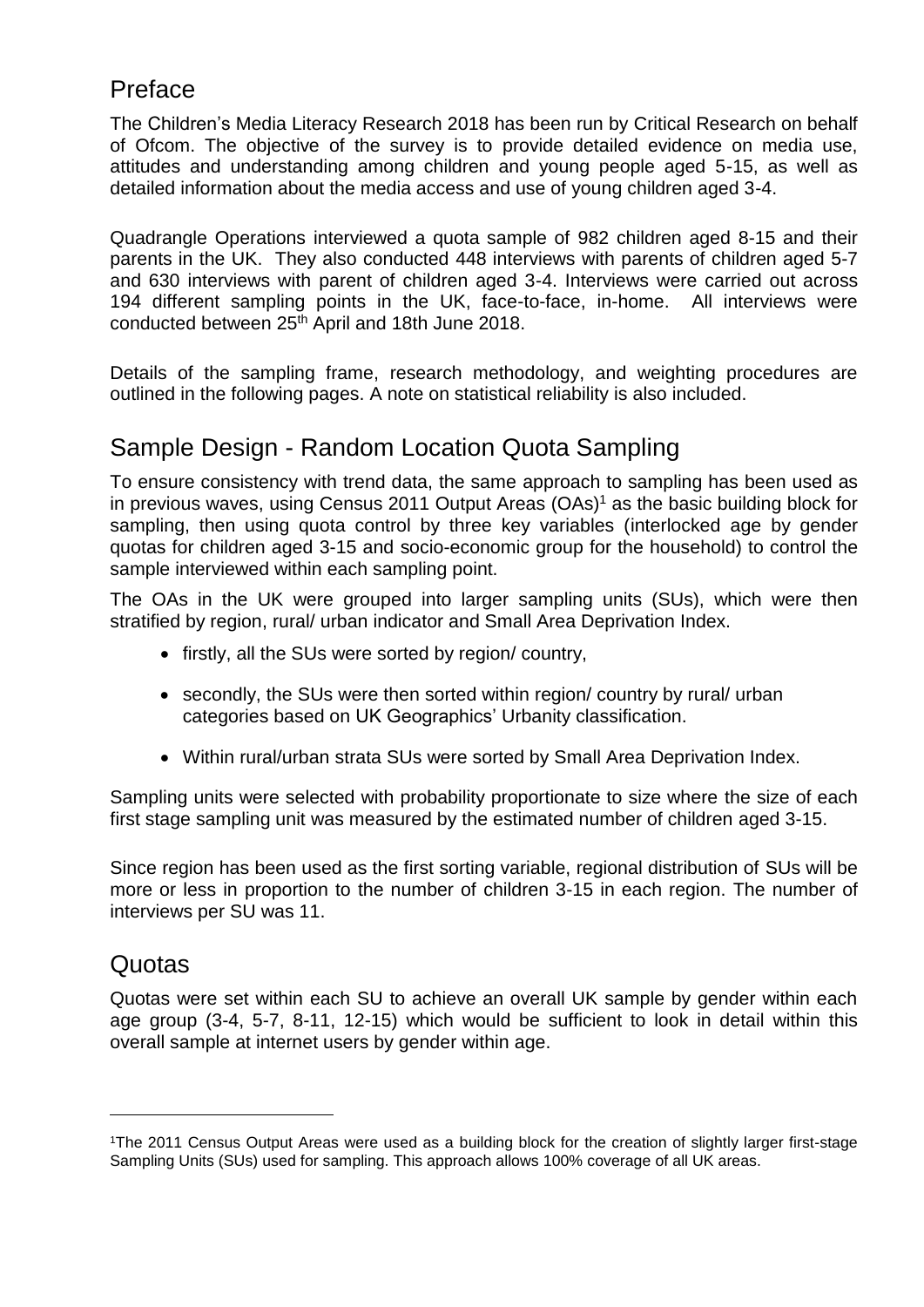The initial calculation of quotas for children aged 3-15 is based on Census 2011 data for each sampling point and these quotas are adjusted as necessary to achieve the targets detailed above. For each sampling unit, socio-economic group quotas are based on the Census 2011 variable Approximate Social Grade of Household Reference Person.

### **Fieldwork**

Interviewers were provided with specific addresses, thus affording tight control over the addresses the interviewers called at. All interviews were conducted in the home, using CAPI (Computer Assisted Personal Interviewing).

## Weighting

The face-to-face data are initially weighted to correct the SEG profile, then using target rim weights for age, gender and by urban/ rural. The following table shows the initial unweighted sample and the final weighted sample profile for the main sample.

| Figures are based on UK<br>children aged 3-15 | Census<br>profile | Interviews achieved<br>unweighted | Interviews achieved<br>weighted |  |
|-----------------------------------------------|-------------------|-----------------------------------|---------------------------------|--|
| Boys aged 3-4                                 | 8%                | 16%                               | 8%                              |  |
| Girls aged 3-4                                | 8%                | 15%                               | 8%                              |  |
| Boys aged 5-7                                 | 12%               | 11%                               | 12%                             |  |
| Girls aged 5-7                                | 12%               | 11%                               | 12%                             |  |
| Boys aged 8-11                                | 16%               | 12%                               | 15%                             |  |
| Girls aged 8-11                               | 15%               | 12%                               | 15%                             |  |
| Boys aged 12-15                               | 15%               | 12%                               | 15%                             |  |
| Girls aged 12-15                              | 14%               | 12%                               | 15%                             |  |
| $SEG - AB$                                    | 22%               | 21%                               | 20%                             |  |
| $SEG - C1$                                    | 31%               | 29%                               | 31%                             |  |
| $SEG - C2$                                    | 21%               | 22%                               | 21%                             |  |
| $SEG - DE$                                    | 26%               | 28%                               | 28%                             |  |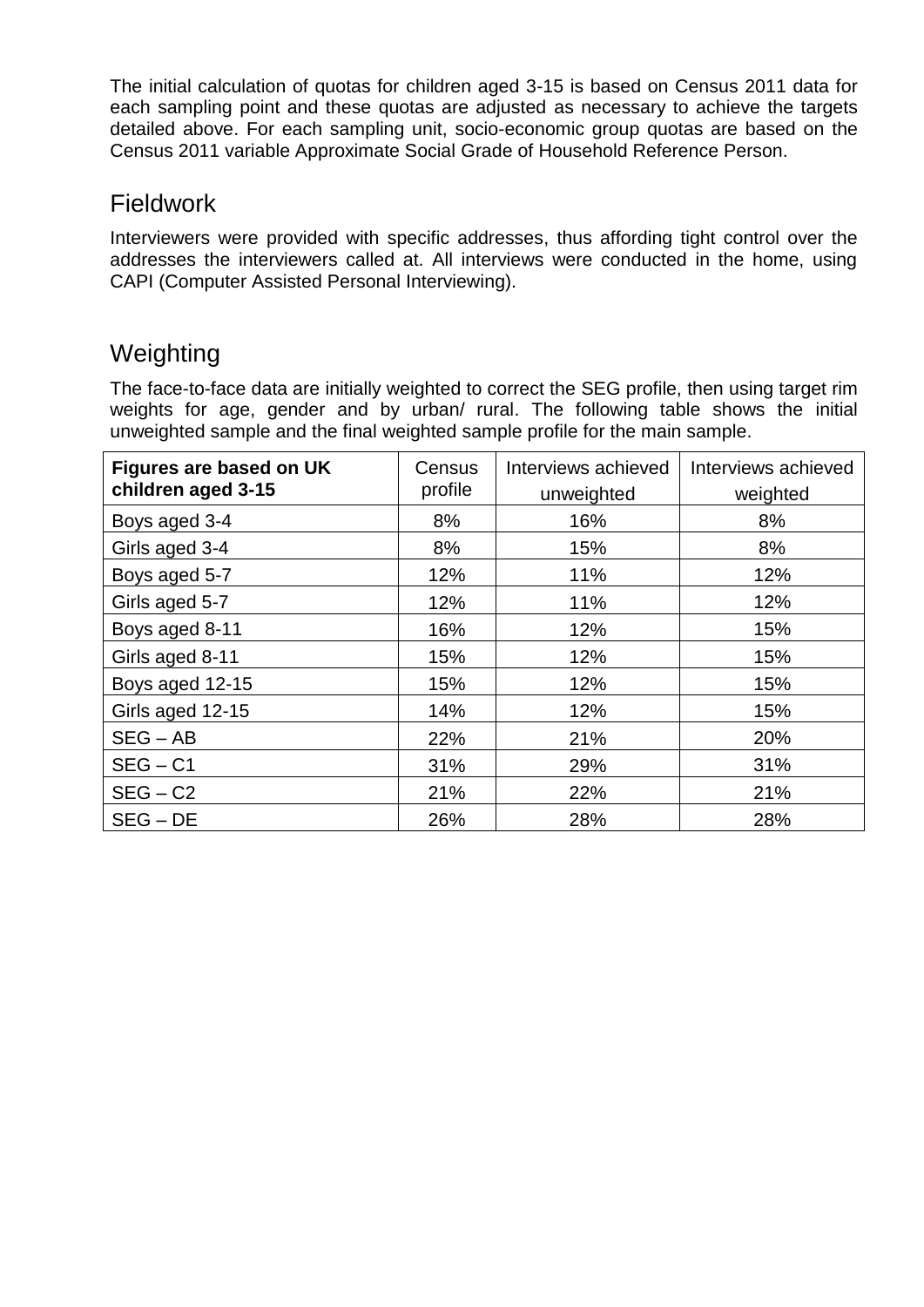# Guide to Statistical Reliability

The variation between the sample results and the "true" values (the findings that would have been obtained if everyone had been interviewed) can be predicted from the sample sizes on which the results are based, and on the number of times that a particular answer is given. The confidence with which we can make this prediction is usually chosen to be 95%, that is, the chances are 95 in 100 that the "true" values will fall within a specified range. However, as the sample is weighted, we need to use the effective sample size (ESS) rather than actual sample size to judge the accuracy of results.

The following table compares ESS & actual samples for some of the main analysis groups within the main sample.

|                        | Actual | <b>ESS</b> |
|------------------------|--------|------------|
| Total                  | 2060   | 1735       |
| AGE: 3-4               | 630    | 613        |
| AGE: 5-7               | 448    | 431        |
| $AGE: 8-11$            | 497    | 459        |
| AGE: 12-15             | 485    | 455        |
| AGE: 5-15              | 1430   | 1332       |
| <b>BOYS AGED 3-4</b>   | 322    | 312        |
| GIRLS AGED 3-4         | 308    | 301        |
| <b>BOYS AGED 5-7</b>   | 219    | 210        |
| GIRLS AGED 5-7         | 229    | 221        |
| BOYS AGED 8-11         | 244    | 225        |
| GIRLS AGED 8-11        | 253    | 234        |
| <b>BOYS AGED 12-15</b> | 248    | 233        |
| GIRLS AGED 12-15       | 237    | 222        |
| SEG – AB (AGED 5-15)   | 290    | 271        |
| SEG - C1 (AGED 5-15)   | 421    | 394        |
| SEG - C2 (AGED 5-15)   | 332    | 310        |
| SEG - DE (AGED 5-15)   | 387    | 360        |

The table below illustrates the required ranges for different sample sizes and percentage results at the "95% confidence interval":

| Approximate sampling tolerances applicable to percentages at or near<br>these levels |               |                  |                  |               |          |
|--------------------------------------------------------------------------------------|---------------|------------------|------------------|---------------|----------|
| <b>Effective sample size</b>                                                         | 10% or<br>90% | $20\%$ or<br>80% | $30\%$ or<br>70% | 40% or<br>60% | 50%<br>土 |
|                                                                                      | 土             | 土                | 土                | 土             |          |
| 1,332 (Total aged 5-15)                                                              | 1.6           | 2.1              | 2.5              | 2.6           | 2.7      |
| 225 (Boys aged 8-11)                                                                 | 3.9           | 5.2              | 6.0              | 6.4           | 6.5      |
| 360 (SEG DE aged 5-15)                                                               | 3.1           | 4.1              | 4.7              | 5.1           | 5.2      |